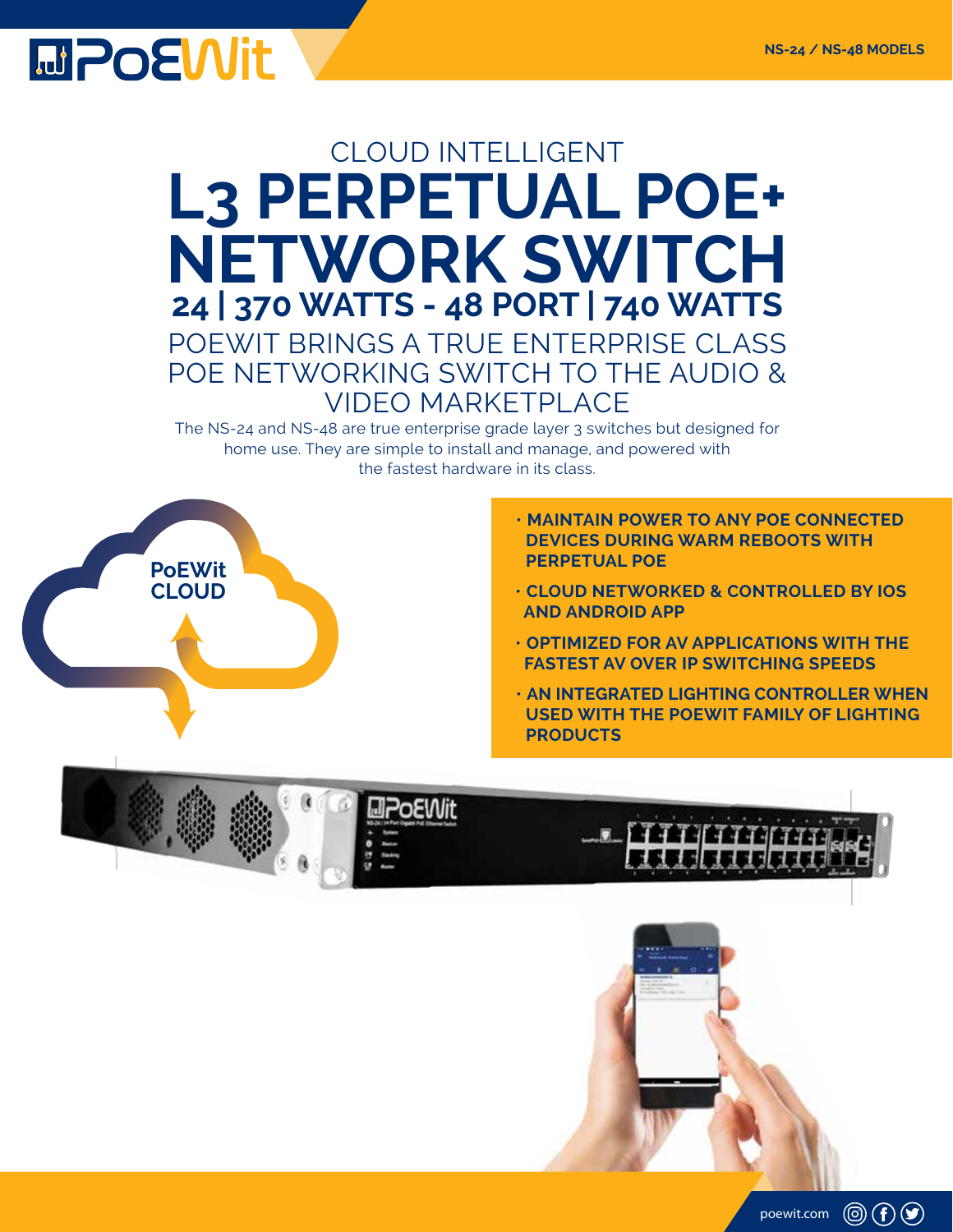

The NS-24 and NS-48 provide the highest power supply in their class with an industry-leading 370 Watts and 740 watts respectively. Also, these PoE switches are designed with perpetual PoE which, allows the user the option to preserve power to any PoE connected devices during warm reboots.

The NS-24 and NS-48 works with PoEWit Uninterruptible Power Supply, to shut down power automatically to non-critical devices and to preserve power for vital devices. Customers establish power usage pecking orders.

| <b>SUPER FAST</b>         | <b>NS-24</b>    | <b>NS-48</b>         | <b>Nearest</b><br><b>Competitor</b> |
|---------------------------|-----------------|----------------------|-------------------------------------|
| <b>Flash Memory</b>       | 64MB            | 64MB                 | 16MB                                |
| <b>SDRAM Memory</b>       | 1 <sub>GB</sub> | 1 <sub>GB</sub>      | 128MB                               |
| <b>Packet Buffer</b>      | 1.5MB           | $1.5 \times 2 = 3MB$ | 512KB                               |
| <b>MAC Table Size</b>     | 16K             | 16K                  | 8K                                  |
| <b>Switching Capacity</b> | 128 Gbps        | 176 Gbps             | 52Gbps                              |
| <b>Forwarding Rate</b>    | 95.2Mpps        | 130.9Mbps            | 38.7Mpps                            |





## **Key Features**

- **Perpetual PoE** Keep the power on for all devices connected to the switch even when rebooting the switch
- **Cloud networked**, IOS and Andriod **App Controlled**
- All Ports are 24/48 Gigabit Speeds with 4 10G uplinks and the fastest back plane in class.
- **Full 30W PoE per port** with industry-leading power budgets; 370 watts for the NS-24 and 740 watts for the NS-48.
- **Variable Speed Fans**, perfect for quiet audio and video applications
- True Layer 3 switch that can route between VLANs at hyper speeds with ARP and Static Routes. Now you can **support AV over IP applications faster** than ever and without a special router.



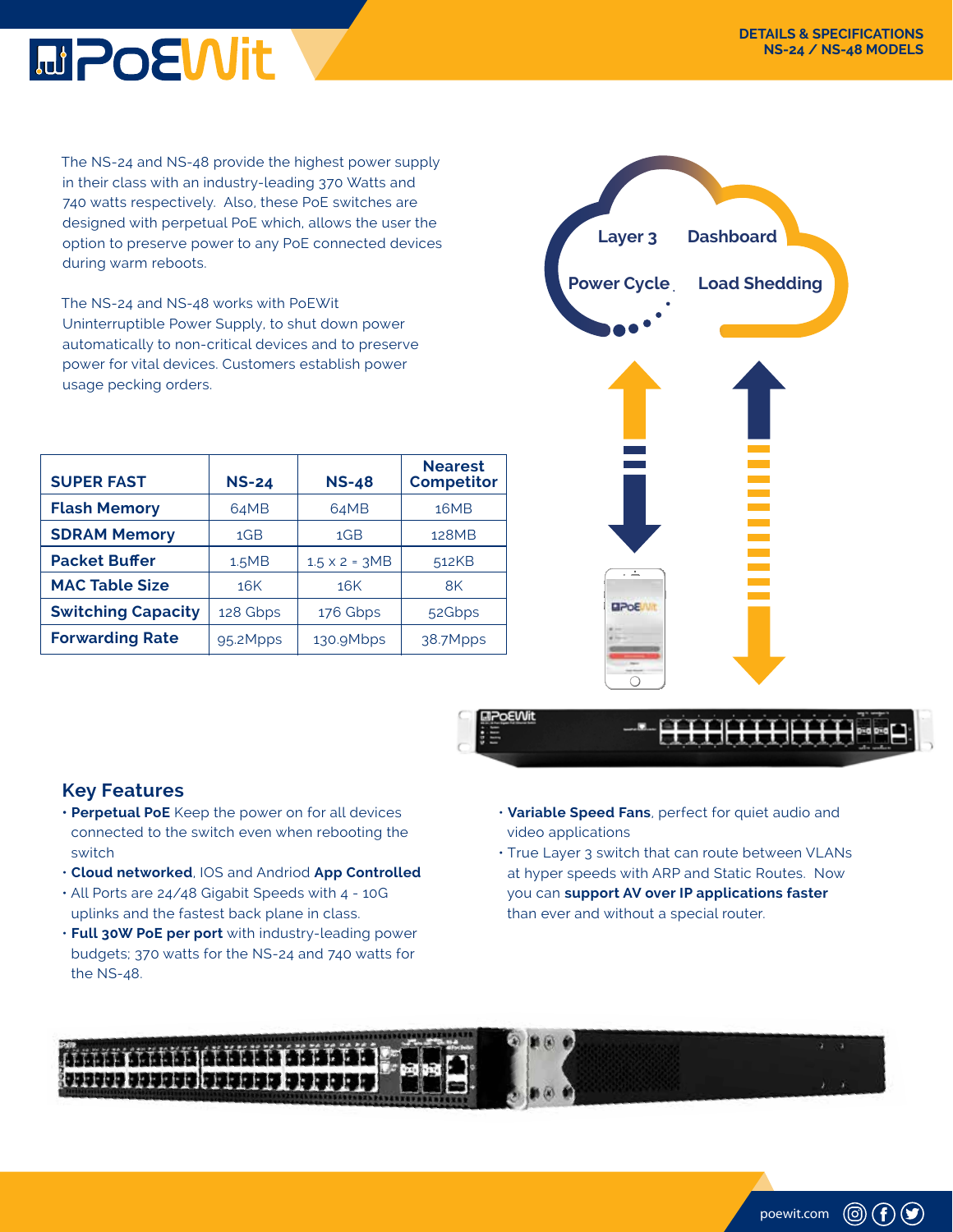

| <b>DESCRIPTION</b>              | <b>SPECIFICATIONS</b>                                                                                                                                                                                                                                                                                                                                                                                                                                                                                   |
|---------------------------------|---------------------------------------------------------------------------------------------------------------------------------------------------------------------------------------------------------------------------------------------------------------------------------------------------------------------------------------------------------------------------------------------------------------------------------------------------------------------------------------------------------|
| <b>Electrical</b>               | · Power Requirement: 100~240VAC, 50/60Hz<br>· Power Consumption with Traffic Load:<br>NS-24: 22.51 Watts NS-48: 42.37 Watts                                                                                                                                                                                                                                                                                                                                                                             |
| <b>Layer 2 Features</b>         | · Flow Control: IEEE 802.3x<br>· Switching Mode: Store-and-Forward<br>· Spanning Tree Protocol (802.1D, 802.1W, & 802.1S), Fast Forwarding, Auto Edge,<br><b>BPDU Guard</b><br>· VLANs (802.1Q tagged based and port-based up to 4093), Private VLAN,<br><b>Voice VLAN</b><br>· Storm Control (Broadcast, Unknown Multicast, Unknown Unicast)<br>· IGMP Snooping v1/v2/v3, IGMP Immediate Leave<br>. Link Aggregation: LACP and Cisco EtherChannel Liked (Load balance support)<br>· MLD Snooping v1/v2 |
| <b>QoS (Quality of Service)</b> | · Priority Queues: 8 queues<br>· Scheduling for Priority Queue: WRR, Strict and Hybrid (WRR+Strict)<br>· COS: IP Precedence & IP DSCP<br>· DiffServ<br>· AutoVoIP                                                                                                                                                                                                                                                                                                                                       |
| <b>Mechanical</b>               | • Dimension (WxLxH)<br>NS-24: 441.5 x 280 x 44mm (17.38 in. x 11.02 in. x 1.73 in.)<br>NS-48: 441.5 x 440 x 44mm (17.38 in. x 17.32 in. x 1.73 in.)<br>· Weight<br>NS-24: 5.5 Kg (12.12 lb) NS-48: 8 Kg (17.63 lb)                                                                                                                                                                                                                                                                                      |
| <b>Layer 3 Features</b>         | $\cdot$ ARP<br>· Static Route                                                                                                                                                                                                                                                                                                                                                                                                                                                                           |
| <b>Management</b>               | • Cloud App Controls by IOS and Android<br>· CLI/SNMP v1/v2c/v3<br>· Telnet/SSH<br>· Software and configuration file download/upload: TFTP/FTP<br>· Dual image supported<br>· DHCP: Client / Relay<br>· Event/Error log: local flash and remote server (RFC3164)<br>· Remote PING<br>· DNS Client<br>$\cdot$ SNTPv4<br>• LLDP (802.1ab, Link Layer Discovery Protocol)<br>· Port Mirroring: SPAN/RSPAN<br>· IPv6 Management                                                                             |
| <b>Physical</b>                 | · 24/48 10/100/1000Base-T Ports · 4 1/10G SFP+ Ports<br>· 1 RJ45 Type Console Port<br>• 1 USB Type A Port                                                                                                                                                                                                                                                                                                                                                                                               |